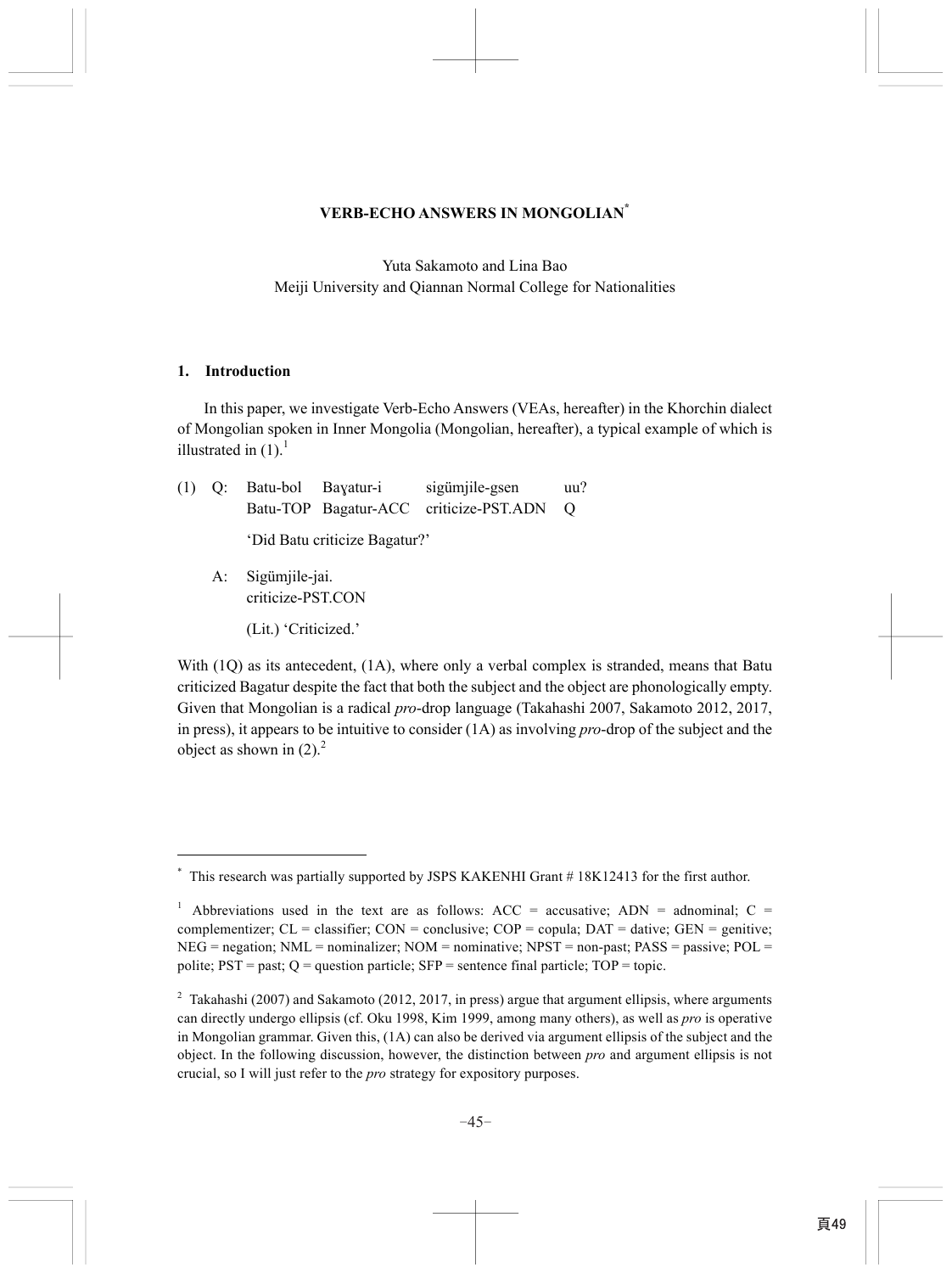## (2) *Pro*-drop Analysis



Here, the subject and the object are replaced by a null pronoun *pro*, being interpreted as Batu and Bagatur, respectively.

However, there is an alternative analysis of the VEA construction which has been extensively explored by Holmberg (2016). He claims that sentences like (1A) are derived through a combination of overt V-raising and ellipsis. For example, (1A) is analyzed as in (3).

(3) Overt V-raising + Ellipsis Analysis



Here, V has overtly raised to C via T, which is followed by ellipsis of the TP including the subject and the object, as a result of which the surface string of (1A) is derived. Crucially, there is no need to utilize *pro* for the phonological absence of the subject and the object under this analysis.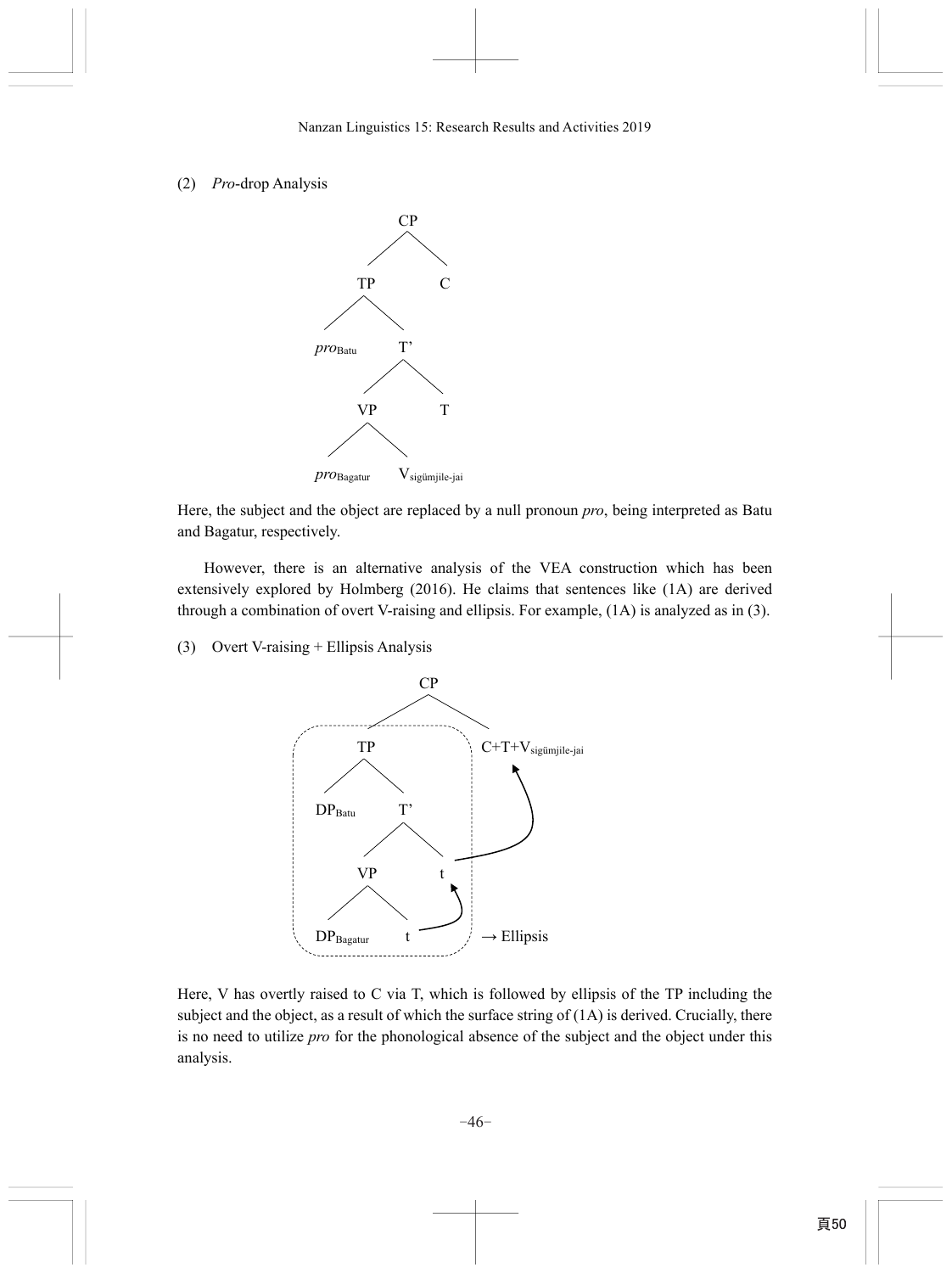In this paper, we investigate the syntactic properties of VEAs in Mongolian and determine how they can be best accounted for. In section 2, we introduce two diagnostics in the literature to differentiate the *pro* analysis in (1) and the V-raising + ellipsis analysis in (3), i.e. (i) the availability of the null adjunct reading (Sugimura 2012) and (ii) intolerance of voice mismatch (Sato and Hayashi 2018), and then demonstrate that the latter analysis gains empirical support. Further, building on Merchant (2013), we show that there is syntax in ellipsis sites of VEAs in Mongolian, claiming that they are best explained under the structural analysis of ellipsis. In section 3, building on Koizumi (2000), we discuss what appears to be a non-constituent coordination in Mongolian to examine whether overt V-raising to C, which is a prerequisite for the structural analysis of VEAs, is operative in Mongolian grammar. Section 4 concludes the paper.

# **2. Pro or Ellipsis? VP-ellipsis or TP-ellipsis?**

# **2.1 Null Adjunct Reading**

The first diagnostic that we adopt to distinguish the *pro* analysis in (1) from the ellipsis analysis in (3) comes from the availability of the null adjunct reading in VEAs. It has been observed that manner adverbs by themselves cannot be phonologically empty in radical *pro*drop languages, for example in Japanese as in (4) (cf. Oku 1998, Saito 2007, Funakoshi 2016).

(4) Context: Taro and Hanako are at a bar, having ordered red wine and white wine, respectively. Soon after a waiter brought their wine to the table, Taro got a call from their boss and it turned out they have to go back to their office due to an urgent issue. Taro told Hanako that they should finish their wine quickly and leave for their office.

|  | Taroo-wa subayaku akawain-o             | non-da. |
|--|-----------------------------------------|---------|
|  | Taro-TOP quickly red.wine-ACC drink-PST |         |

'Taro drank red wine quickly.'

- b. \*Demo Hanako-wa Δsubayaku sirowain-o noma-nakat-ta. but Hanako-TOP white.wine-ACC drink-NEG-PST
	- (Int.) 'But Hanako did not drink white wine quickly.'

With (4a) as its antecedent, (4b) cannot mean that Hanako did not drink white wine quickly, and instead it can only mean that Hanako did not drink white wine at all. This indicates that the manner adverb *subayaku* 'quickly' by itself cannot be a target for *pro*-drop. Given this, Sugimura (2012) claims that sentences like (5) provide a strong support for the claim that VEAs in Japanese involve ellipsis rather than *pro*-drop.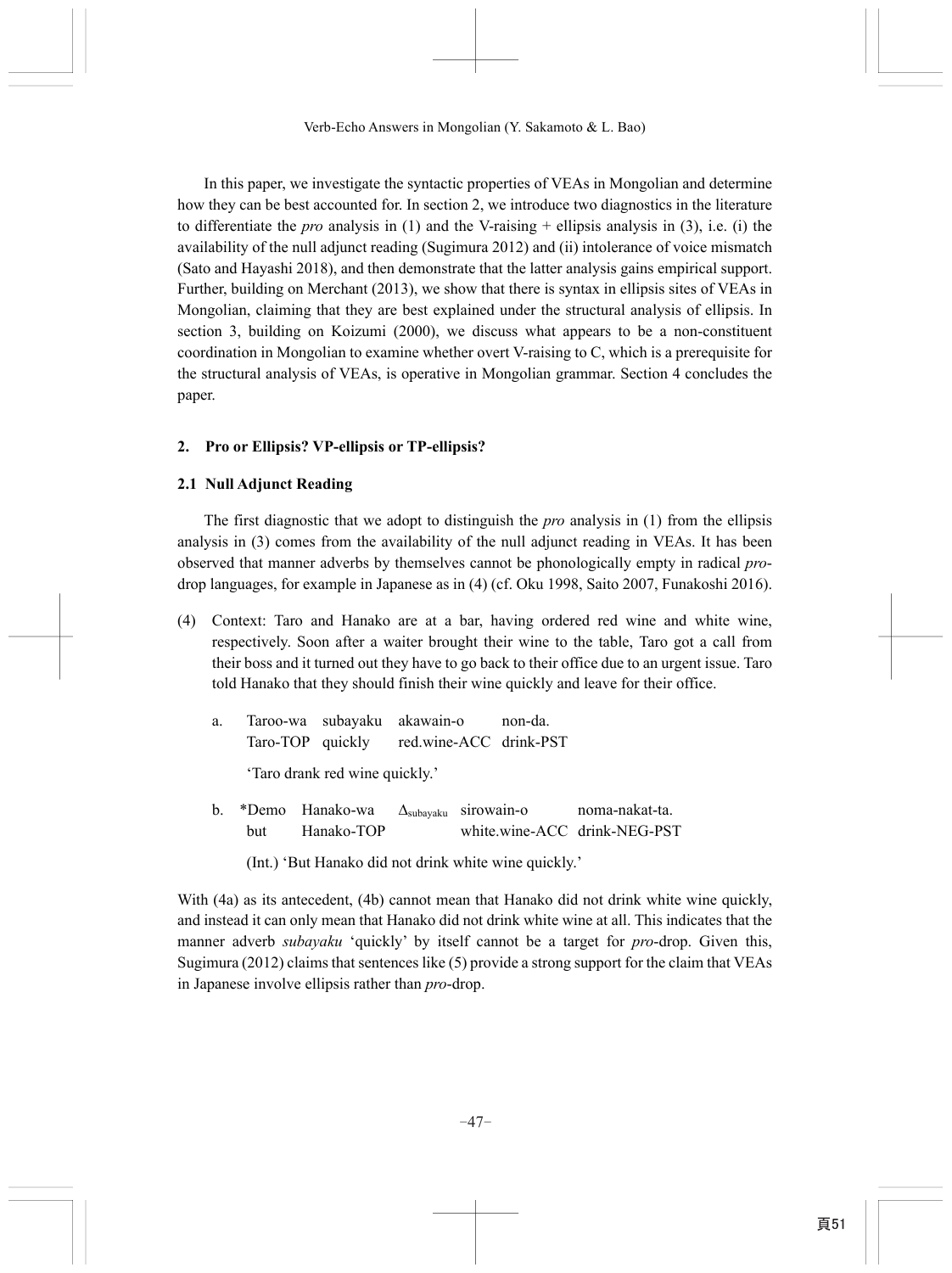- (5) Q: Kimi-wa subayaku akawain-o non-da no? you-TOP quickly red.wine-ACC drink-PST Q 'Did you drink red wine quickly?'
	- A: Noma-nakat-ta-yo! drink-NEG-PST-SFP

(Lit.) 'Not drank.'

As a reply to (5Q), (5A) can mean that the speaker did not drink red wine quickly, which in turn suggests that the manner adverb *subayaku* 'quickly' is silently interpreted (call this interpretation the null adjunct reading) in this case, in contrast to (4). Under the *pro*-drop analysis, (5A) would be analyzed as follows.

(6)  $*_{C}$  [<sub>TP</sub> *pro*<sub>I</sub>  $_{\text{NegP}}$  [<sub>VP</sub> *pro*<sub>quickly</sub> *pro*<sub>red.wine</sub>  $V_{\text{drank}}$ ] Neg] T] C]

However, this is not a possible configuration because manner adverbs cannot be *pro*-dropped as has already been shown in (4): *pro*quickly is not an available option. Sugimura then argues that unlike the *pro*-drop analysis, the V-raising + ellipsis analysis can straightforwardly account for the availability of the null adjunct reading in  $(5A)$ , as illustrated in  $(7)<sup>3</sup>$ 

(7)  $[CP F_{TF} + F_{Neg} + \mu_F$  quickly red.wine  $\{v\} + \mu_g + \mu_F$  C+T+Neg+V<sub>drank</sub>]

Here, V undergoes raising to C via Neg and T, which is followed by TP-ellipsis. Crucial for us here is that the ellipsis site includes the manner adverb in question, thus being able to accommodate the null adjunct interpretation. Therefore, sentences like (5A) suggests that VEAs involve overt V-raising + ellipsis, not just involving *pro*-drop.

Let us now turn to the case of Mongolian. First, Mongolian manner adverbs by themselves cannot be *pro*-dropped in the same way as Japanese, as shown in (8).

(8) Context: Bagatur and Ulagan are at a bar, having ordered wine and apple wine, respectively. Soon after a waiter brought their wine to the table, Bagatur got a call from their boss and it turned out they have to go back to their office due to an urgent issue. Bagatur told Ulagan that they should finish their wine quickly and leave for their office.

<sup>&</sup>lt;sup>3</sup> Sugimura originally proposed that sentences like (5A) involve V-raising to T followed by VP-ellipsis. Thus, (5A) would be analyzed as in (i) under her original proposal.

<sup>(</sup>i)  $\left[$   $\left[$   $\right]$   $\left[$   $\left[$   $\right]$   $\left[$   $\left[$   $\right]$   $\left[$   $\left[$   $\left[$   $\left[$   $\left[$   $\left[$   $\left[$   $\right]$   $\left[$   $\left[$   $\left[$   $\left[$   $\left[$   $\left[$   $\left[$   $\left[$   $\left[$   $\left[$   $\left[$   $\right]$   $\left[$   $\left[$   $\left[$   $\left[$   $\left[$   $\left[$   $\left[$ 

In (i), the subject is not elided but instead *pro*-dropped. At this point, we cannot tell whether (5A) is derived as in (7) or (i), but see section 2.2 for an argument for the former derivation.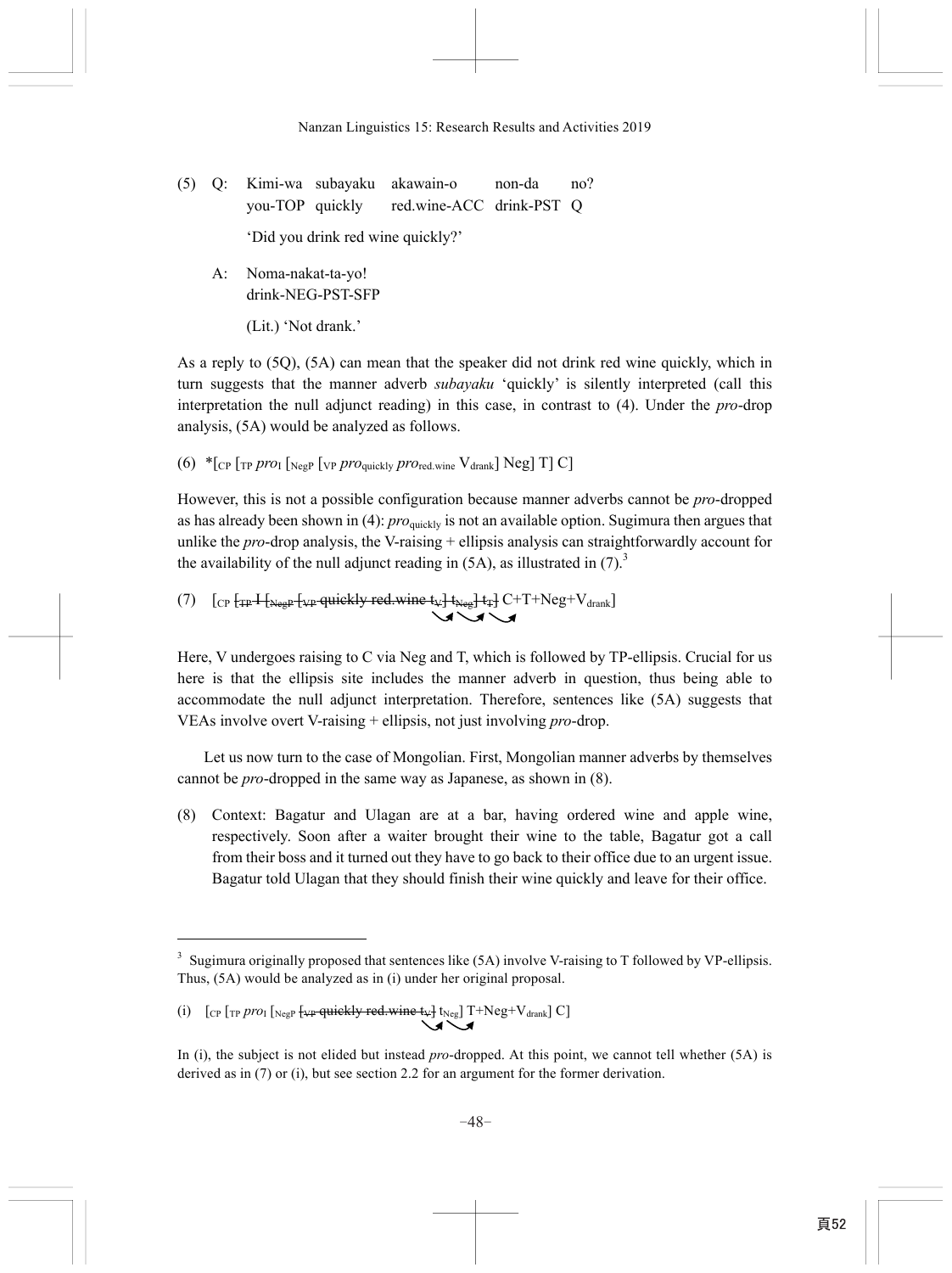- a. Baɣatur-bol qurdun-iyar üjüm-un ariqi-yi uuɣu-jai. Bagatur-TOP quickly grape-GEN alcohol-ACC drink-PST.CON 'Bagatur drank wine quickly.'
- b. \*Ulaɣan-bol Δqurdun-iyar almurad-un ariqi-yi uuɣu-ɣsan ügei. Ulagan-TOP apple-GEN alcohol-ACC drink-PST.ADN NEG (Int.) 'Ulagan did not drink wine quickly.'

With (8a) as its antecedent, (8b) can only mean that Ulagan did not drink apple wine at all, and it cannot mean that Ulagan did not drink apple wine quickly. This shows that manner adverbs cannot be a target for *pro*-drop in Mongolian. Keeping this in mind, let us consider whether VEAs in Mongolian can accommodate the null adjunct reading. The relevant example is shown in (9).

| (9) |              | Q: Batu-bol ariqi-yi qurdun-iyar uuyu-ysan |                 | uu? |
|-----|--------------|--------------------------------------------|-----------------|-----|
|     |              | Batu-TOP alcohol-ACC quickly               | drink-PST.ADN Q |     |
|     |              | 'Did Batu drink alcohol quickly?'          |                 |     |
|     | A: Uuyu-ysan | ügei.                                      |                 |     |

 drink-PST.ADN NEG (Lit.) 'Not drank.'

As a reply to (9Q), (9A) can yield the null adjunct reading: it can mean that Batu did not drink alcohol quickly. If (9A) were derived via *pro*-drop, it would be mysterious why the relevant interpretation is available (cf.  $(6)$ ), but if  $(9A)$  is derived via V-raising + ellipsis, the observed interpretation straightforwardly follows, as illustrated in (10).

(10) 
$$
\left[ \text{CP F}_{\text{TP}} \text{Batt} \left[ \text{Neg} \left[ \text{VP-quickly wine t} \psi \right] \text{Neg} \left[ \text{t} \psi \right] \text{C+T+Neg+V}_{\text{drank}} \right] \left[ = (9A) \right] \right]
$$

Here, the V *uuvu-vsan* 'drank' undergoes overt raising to C followed by TP-ellipsis. Crucial for us here is that the TP-ellipsis site includes the manner adverb *qurdun-iyar* 'quickly,' thus being able to account for the null adjunct reading in question.

As has already been noted in footnote 2, however, it is not quite clear whether TP or VP has undergone ellipsis in the above VEA examples. In other words, we could analyze (9A) as involving V-raising to T, not to C, followed by VP-ellipsis, not TP-ellipsis, as illustrated in (11).

(11) [CP [TP *pro*Batu [NegP {
$$
\Psi
$$
quiekly wine  $\Psi$ ]  $t_{Neg}$ ] T+Neg+ $V_{drank}$ ] C] [=(9A)]

Under this analysis, the subject *Batu* has been replaced by *pro*. The availability of the null adjunct reading in (9A) thus does not tell us whether (9A) should be analyzed as in (10) or (11).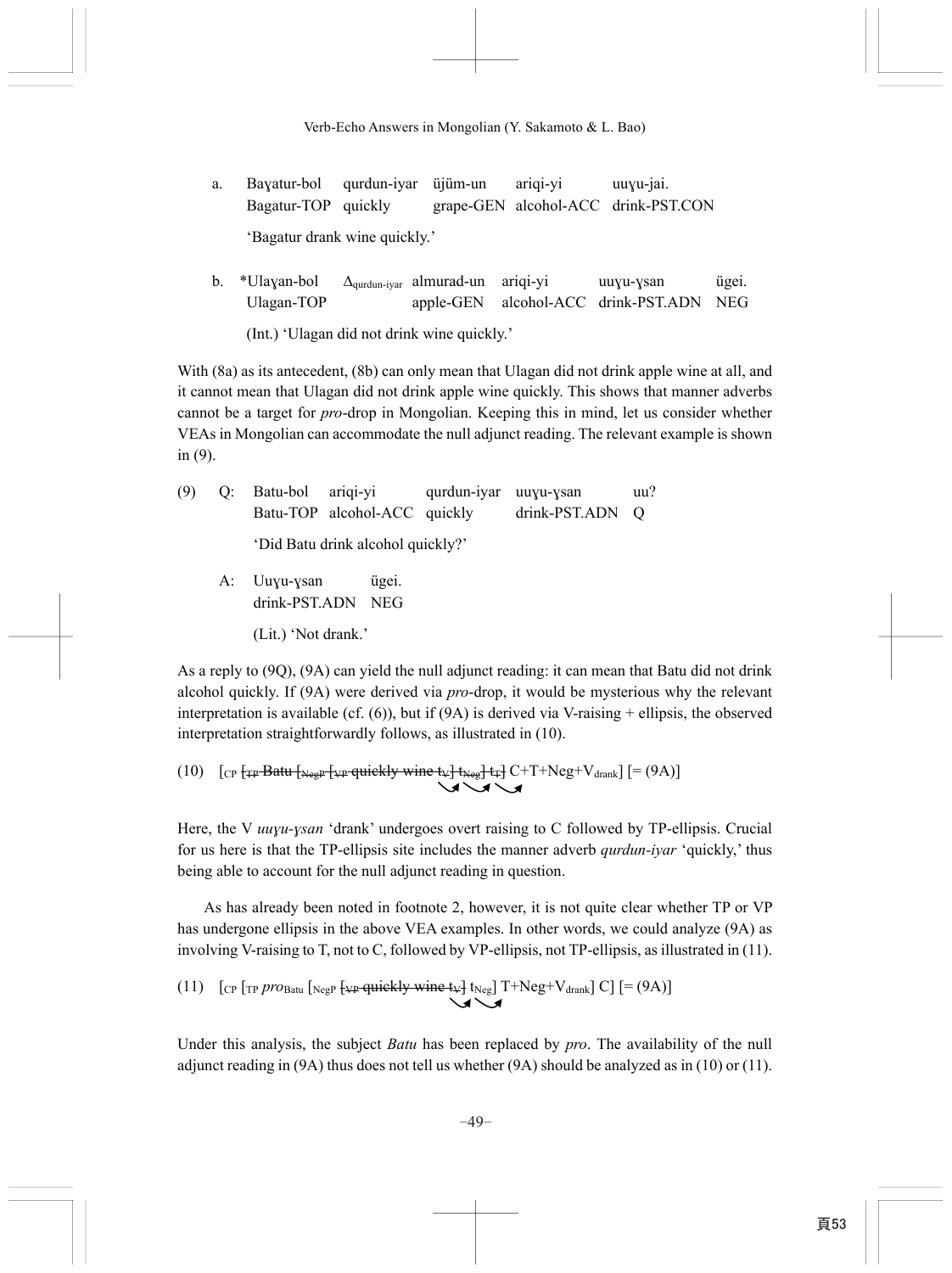In the following subsection, however, we introduce another diagnostic proposed by Sato and Hayashi (2018), which not only argues for the V-raising + ellipsis analysis over the *pro*-drop analysis but also shows us that what is elided in VEAs in Mongolian is TP, not VP.

# **2.2 Voice Mismatch**

# **2.2.1 Intolerance of Voice Mismatch**

One of the distinctive differences between TP-ellipsis and VP-ellipsis is related to voice mismatch (cf. Merchant 2001, 2013). In the VP-ellipsis construction, voice (active/passive) in the antecedent clause does not have to be matched with voice in the ellipsis target clause, as shown in  $(12)$ .

(12) The janitor must remove the trash whenever it is apparent that it should be  $\Delta_{VP}$ .

(Merchant 2013: 78)

Here, the antecedent clause is in active voice, whereas the ellipsis target clause in passive voice, thus a case of voice mismatch, but the sentence is grammatical. On the other hand, in the TPellipsis, i.e. sluicing, construction, voice in the antecedent clause and the ellipsis target clause must be matched as illustrated in (13).

(13) \*Someone murdered Joe, but we don't know who by  $\Delta_{\text{TP}}$ . (Merchant 2013: 78)

Here, voice is active and passive in the antecedent and the ellipsis target clause, respectively, and it seems that this mismatch makes (13) ungrammatical. Merchant (2013) claims that the contrast between (12) and (13) lies in the size of ellipsis. To be more specific, assuming that VoiceP, which encodes the information on voice (active/passive), is located in a position between TP and VP, he argues that the TP-ellipsis site contains the information on voice in its domain, whereas the VP-ellipsis site does not, as illustrated in (14).



The impossibility of voice mismatch in TP ellipsis, e.g. (13), can then be accounted for in light of the syntactic identity requirement for ellipsis: the antecedent TP and the ellipsis target TP in (13) cannot count as syntactically identical in that they involve different voice features, i.e. active vs. passive, as illustrated in (15).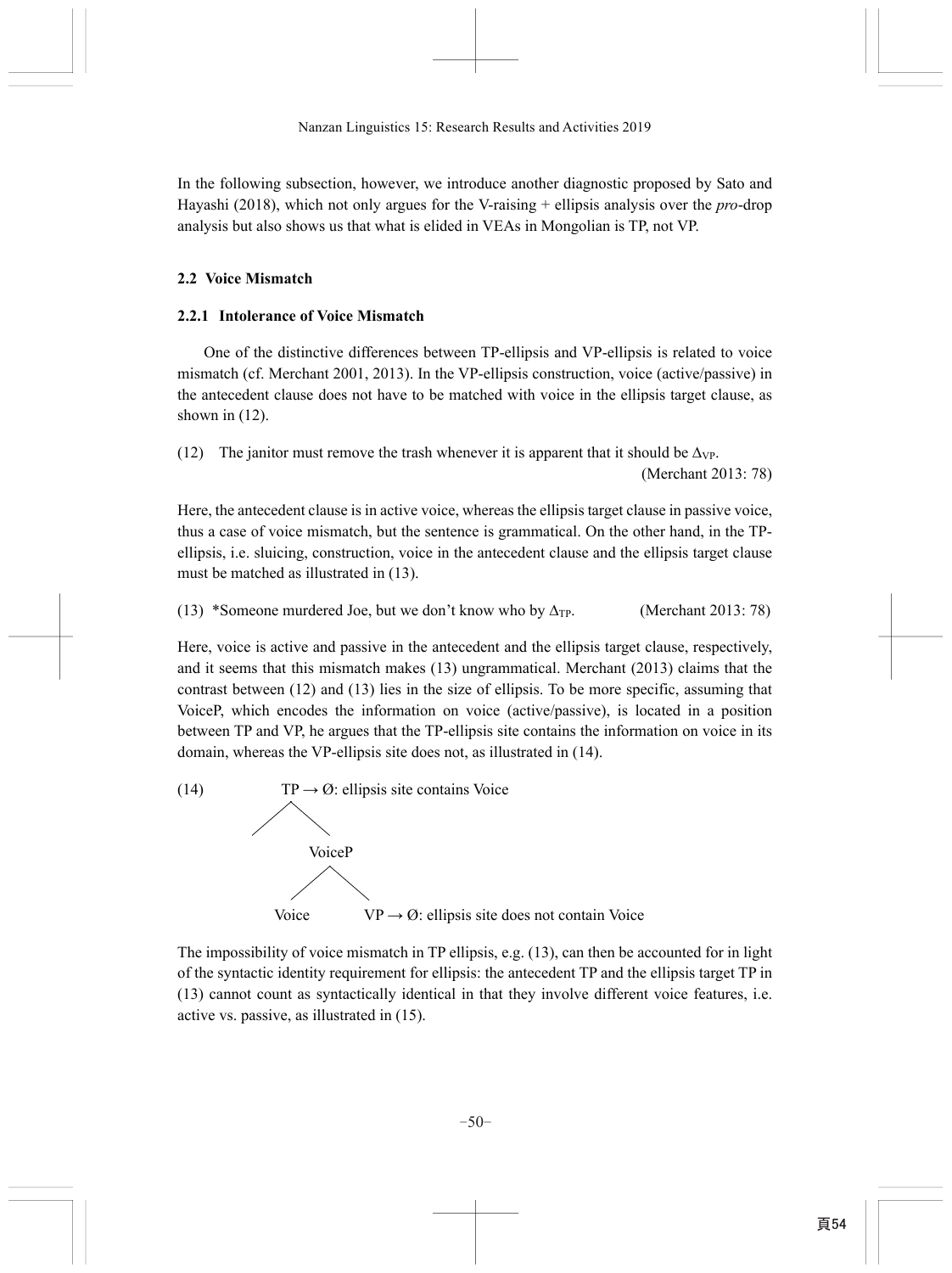

By contrast, voice mismatch should be allowed in VP-ellipsis (cf. (12)) because the syntactic identity requirement is met between the antecedent VP and the ellipsis target VP, as illustrated in (16).



More specifically, the Voice head is outside of the VP-ellipsis site, so that different values of voice (active/passive) do not matter for syntactic identity in the VP-ellipsis case unlike the TPellipsis case.

Given the above discussion, Sato and Hayashi (2018) investigate an interaction between VEAs in Japanese and voice mismatch. Consider the following data.

|  | $(17)$ Q: Anata-no gakka-wa      |                                                |  | John-o yatoi-mashi-ta ka? |  |  |
|--|----------------------------------|------------------------------------------------|--|---------------------------|--|--|
|  |                                  | you-GEN department-TOP John-ACC hire-POL-PST Q |  |                           |  |  |
|  | 'Did your department hire John?' |                                                |  |                           |  |  |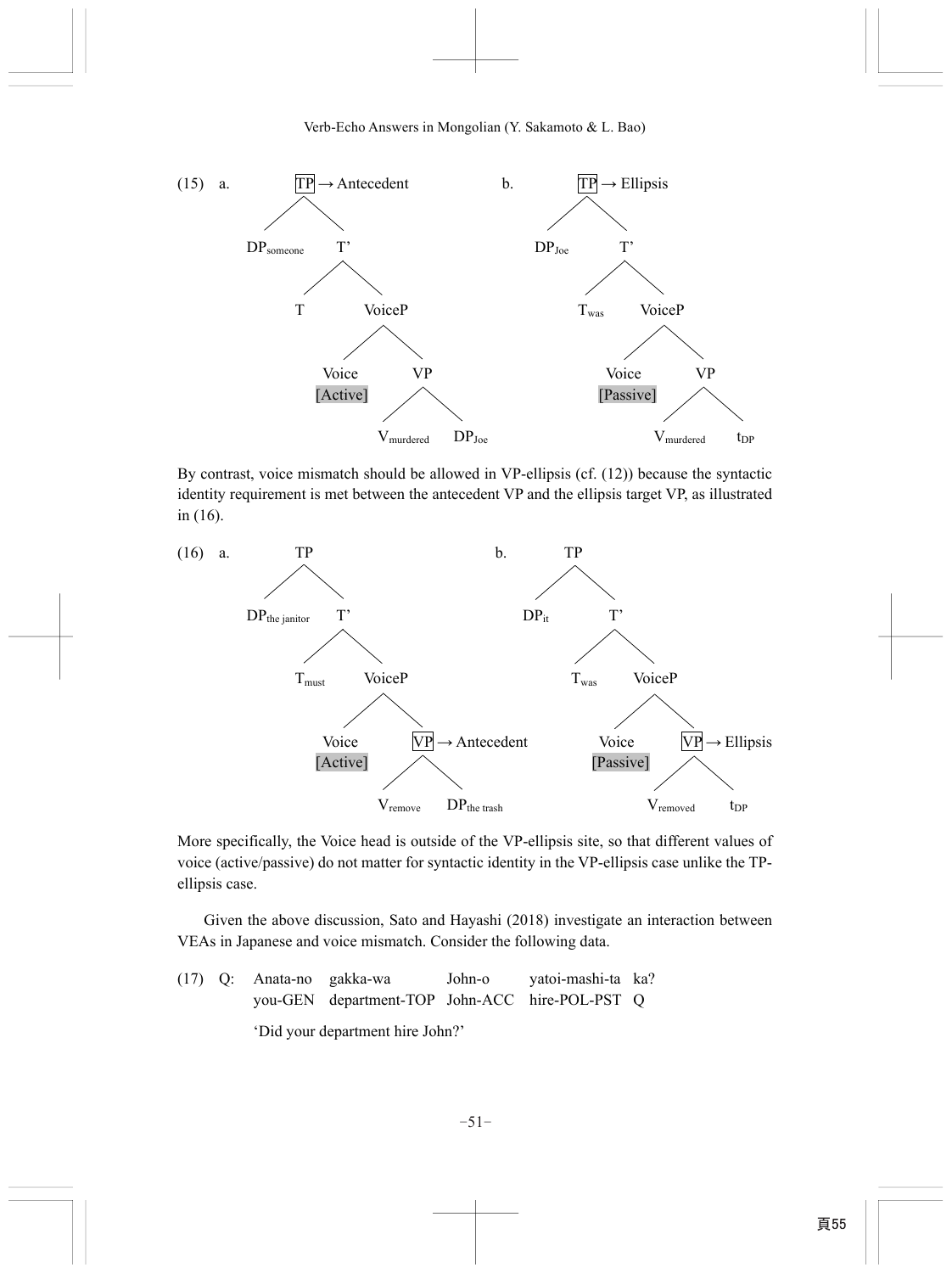$A^1$ : Hai. Yatoi-mashi-ta-vo. yes hire-POL-PST-SFP

(Lit.) 'Yes. Hired.'

- A<sup>2</sup>: \*Hai. Yato-ware-mashi-ta-vo. yes hire-PASS-POL-PST-SFP
	- (Lit.) 'Yes. Was hired.'

The question sentence (17Q) involves active voice. Then, that the answer sentence (17A<sup>1</sup>), which involves active voice, is a felicitous reply to  $(170)$  but  $(17A<sup>2</sup>)$ , which involves passive voice, is not indicates that VEAs in Japanese disallow voice mismatch.

Sato and Hayashi then drew two conclusions from the above observation. First, they argue that VEAs are derived via a combination of V-raising  $+$  TP-size ellipsis, not VP-size ellipsis. Thus,  $(17A<sup>2</sup>)$  is analyzed as in (18).

(18)  $[CP [TP-John]{VoeeP(passive)}[VP by my.department{t}v]$ tvoice $tr] CF[T+Voice+V_{drank}]$  $[=(17A^2)]$ 

Here, V undergoes raising to C followed by ellipsis of TP. Crucial for us here is that voice in the antecedent clause (17Q) (= active) and voice in the ellipsis target clause (17A<sup>2</sup>) (= passive) are different and the Voice head is included inside of the TP-ellipsis domain. Given the syntactic identity requirement for ellipsis, the ungrammaticality of  $(17A<sup>2</sup>)$  can then be straightforwardly accounted for: the antecedent TP in (17Q) and the ellipsis target TP in (17A<sup>2</sup>) cannot count as syntactically identical due to the different values of voice (cf.  $(13)$ ) and  $(15)$ ).

Second, they claim that *pro*-drop is not even an option for VEAs. To be more specific, if *pro*-drop were an available option in VEAs,  $(17A<sup>2</sup>)$  could be analyzed as in (19), whose non*pro*-drop counterpart is shown in  $(20)^{4}$ 

<sup>&</sup>lt;sup>4</sup> In order to derive (17A<sup>2</sup>) under the *pro*-drop analysis, we have to replace both *John* and *watasi-no* gakka-ni 'by my department' by pro. One might then wonder whether a by-phrase in passive can be a target for *pro*-drop. The following example shows that it actually can.

 $(i)$  John-ga Toyota-ni saiyoos-are-ta-no-wa sit-te-ita-ga, John-NOM Toyota-by hire-PASS-PST-NML-TOP know-PROG-PST-but Bill-ga  $\Delta$ Toyota-ni saiyoos-are-ta-no-wa sira-nakat-ta. hire-PASS-PST-NML-TOP know-NEG-PST **Bill-NOM** 

<sup>&#</sup>x27;I knew that John was hired by Toyota, but I did not know that Bill was hired by Toyota.'

Although the by-phrase Toyota-ni is phonologically dropped in the second conjunct, it is interpretable. This means that a by-phrase can be a target for  $pro$ -drop in Japanese, which in turn indicates that the configuration in (19) is in principle possible.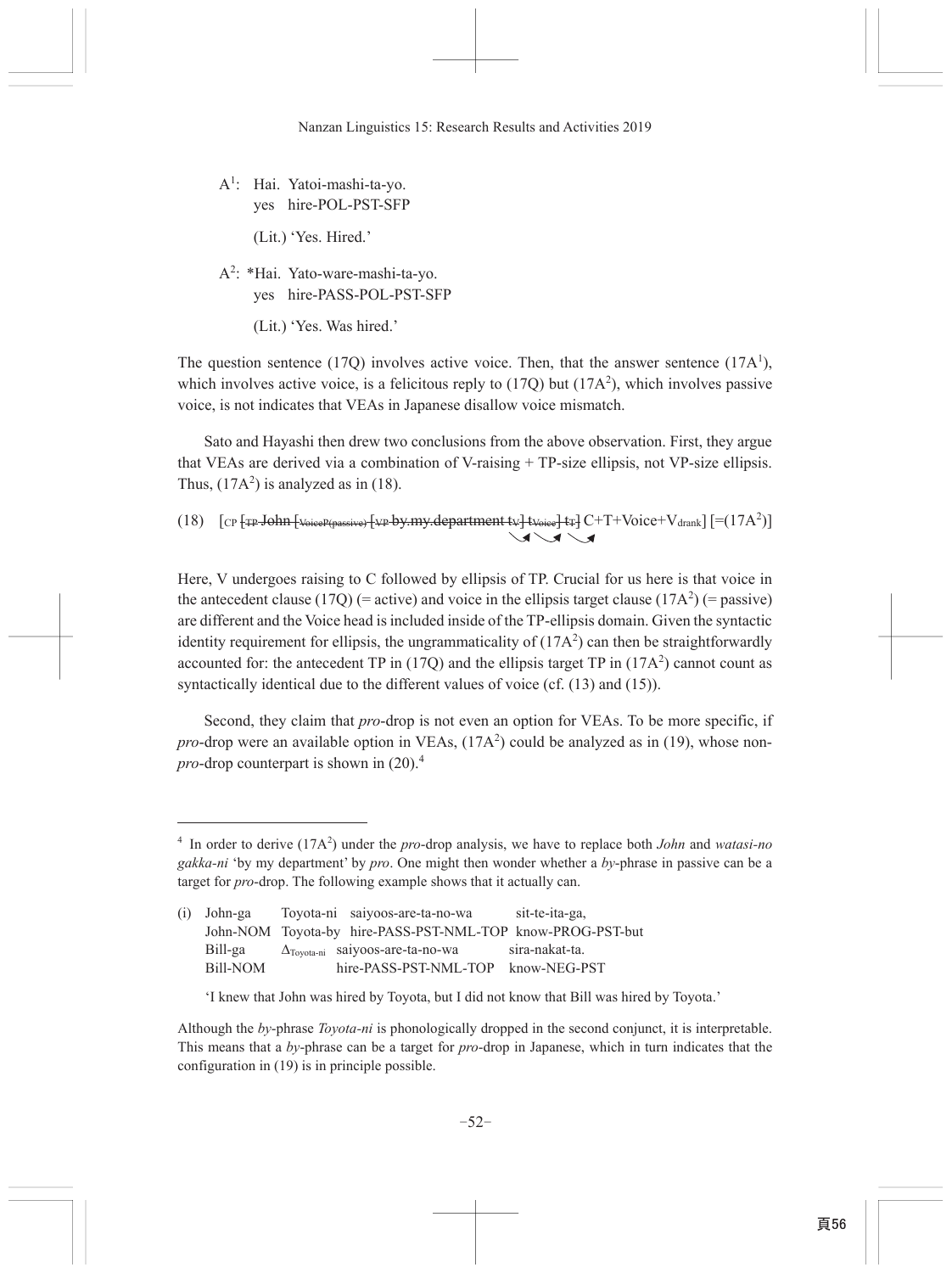- (19)  $\left[\begin{array}{cc} \text{Cp} & \text{TP } \text{pro}_\text{John} \end{array}\right]$  [VP  $\text{pro}_{\text{bv}}$  my department  $V_{\text{was hired}}$ ] T] C]
- (20) Hai. John-wa watasi-no gakka-ni yato-ware-masi-ta-yo. yes John-TOP I-GEN department-by hire-PASS-POL-PST-SFP 'Yes, John was hired by my department.'  $[cf. = (17A<sup>2</sup>)]$

In (19), the subject and the *by*-phrase are replaced by *pro*. Given that the non-*pro*-drop counterpart (20) is a felicitous reply to (17Q) (sounds a little bit redundant though), we have to attribute the ungrammaticality (or intolerance of voice mismatch) of  $(17A<sup>2</sup>)$  to *pro*-drop. Therefore, once we take *pro*-drop as an available option for VEAs, we have to account for why pro-drop is related to intolerance of voice mismatch.<sup>5</sup> By contrast, as has already been shown, once we assume that VEAs are derived via involving TP-ellipsis, that  $(17A<sup>2</sup>)$  is ungrammatical receives a straightforward explanation under the syntactic identity requirement for ellipsis.

In sum, based on the ungrammaticality of  $(17A^2)$ , Sato and Hayashi argue that in the VEA construction, (i) what is elided is TP and (ii) *pro*-drop is unavailable.

Keeping the above discussion in mind, let us now turn to an interaction between VEAs and voice mismatch in Mongolian. If VEAs in Mongolian involve TP ellipsis in the same way as VEAs in Japanese, it should also disallow voice mismatch. This prediction is actually borne out, as shown in  $(21)$ .<sup>6</sup>

(21) Q: Čin-u yeke surɣaɣuli-bol yamar nige kelen-ü erdemten-i you-GEN university-TOP someone linguist-ACC kölüsle-gsen uu? hire-PST.ADN Q

'Did your university hire any linguist?'

A<sup>1</sup>: Teimü. Kölüsle-jei. yes hire-PST.CON (Lit.) 'Yes. Hired.'

<sup>5</sup> See Sato and Hayashi (2018) for the observation that *pro*-drop does allow voice mismatch in contrast to VEAs.

<sup>&</sup>lt;sup>6</sup> The non-elliptical counterpart to  $(21A^2)$  is grammatical as in (i) (somewhat sounds redundant though).

<sup>(</sup>i) Teimü. yamar nige kelen-ü erdemten-Ø min-ü yeke surɣaɣuli-d kölüsle-gde-jei. yes someone linguist-NOM I-GEN university-by hire-PASS-PST.CON

 <sup>(</sup>Lit.) 'Yes. Some linguist was hired by my university.'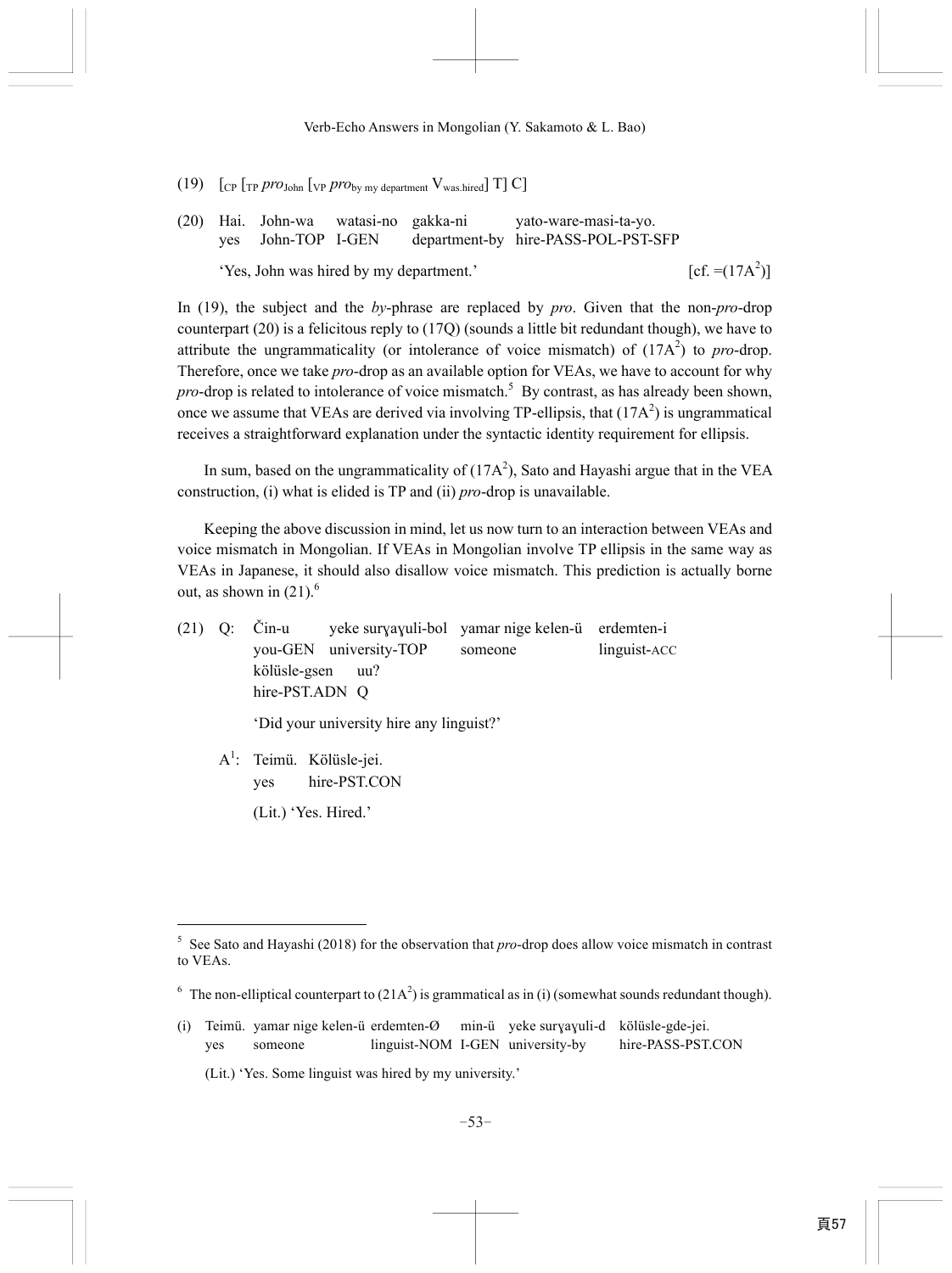A<sup>2</sup>: \*Teimü. Kölüsle-gde-jei. yes hire-PASS-PST.CON (Lit.) 'Yes. Was hired.'

With the active question (21Q) as its antecedent, the active VEA (21A<sup>1</sup>) is grammatical, whereas the passive VEA  $(21A^2)$  is ungrammatical. Following Sato and Hayashi, we argue that this contrast straightforwardly follows if *pro*-drop is unavailable in VEAs in Mongolian and VEAs are derived via V-movement to C followed by TP ellipsis:  $(21A<sup>2</sup>)$  is excluded because it cannot satisfy the syntactic identity requirement for ellipsis.

It is worth noting here that it has been really controversial whether head movement exists in head-final languages including Japanese and Mongolian since the movement in question does not affect word order (unlike head movement in head-initial languages like English), but if the V-raising to  $C + TP$ -ellipsis analysis of VEAs in Mongolian is on the right track, it follows that syntactic head movement does exist in Mongolian grammar (Sato and Hayashi has in fact concluded that head movement is operative in Japanese grammar based on the above reasoning). However, the analysis in question is built on the hidden assumption that ellipsis sites in VEAs involve silent syntax, thus being able to accommodate a position for a trace of head movement. In the following subsection, we introduce the nonstructural analysis of ellipsis that would analyze VEAs as involving no syntax in ellipsis sites, and discuss whether such an analysis can be empirically maintained. Following the literature (cf. Merchant 2013), we argue that intolerance of voice mismatch in Mongolian VEAs not only shows that what is involved is TPsize ellipsis but also indicates that ellipsis sites of VEAs are silently structured, thus providing us with an argument against the nonstructural analysis of VEAs.

## **2.2.2 An Argument for Syntax in Silence**

In the literature, there are two approaches to ellipsis: the structural analysis (cf. Sag 1976, Williams 1977, Fiengo and May 1994, Chung, Ladusaw, and McCloskey 1995, Merchant 2001, 2013, Chung 2013, among others) and the nonstructural analysis (cf. Keenan 1971, Dalrymple, Sheiber, and Pereira 1991, Ginzburg and Sag 2000, and Culicover and Jackendoff 2005). For example, TP-ellipsis, i.e. sluicing, in (22) is analyzed as in (23) under the former analysis.

(22) Mary met someone, but I don't know who.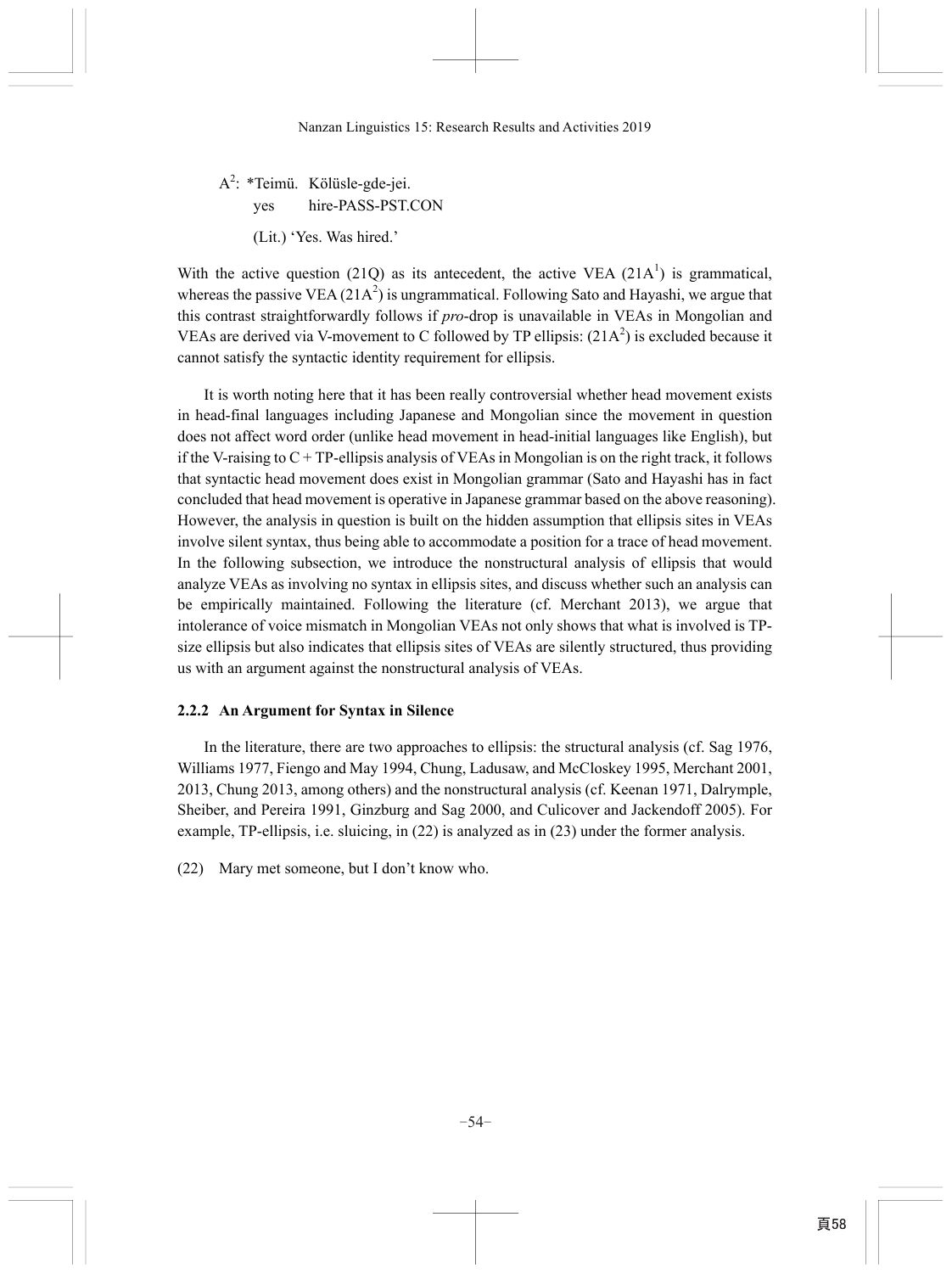## (23) Structural Analysis



Here, the *wh*-phrase *who* has undergone movement to Spec, CP, leaving its trace in the object position, which is followed by TP-ellipsis. Crucial under this analysis is that there is syntax in ellipsis sites. Thus, in (23), the TP-ellipsis site is silently structured and the observed interpretation can be straightforwardly obtained.

On the other hand, the nonstructural analysis claims that there is no syntax in "ellipsis" sites: what we see is what we get. Therefore, the sluicing example (22) is analyzed as in (24) with some simplifications.

(24) Nonstructural Analysis

```
 ... but I don't know CP
```
who

Here, the sluiced embedded CP just contains the remnant *wh*-phrase *who* and nothing else. As for the observed interpretation, putting technical details aside, the recent advocate of the nonstructural approach, Culicover and Jackendoff (2005), for example, assign featural machinery to the CP node and it is designed to provide us with the interpretation in question (among other things). Under this analysis, the identity requirement between an antecedent and an ellipsis target is necessarily semantic: a phrase can undergo ellipsis if the meanings of the antecedent and the ellipsis target can count as "identical."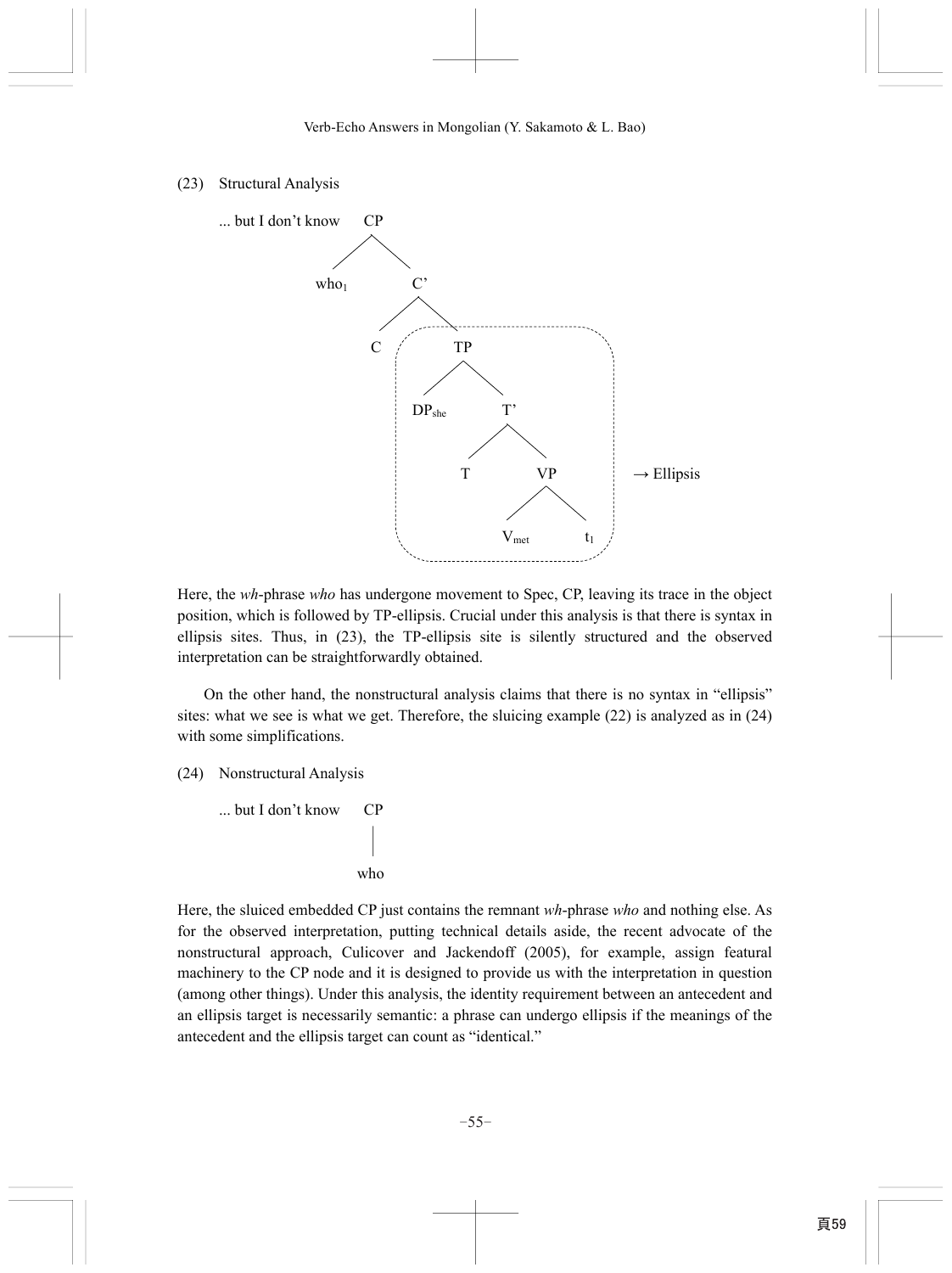It seems challenging to determine whether silence involves structure or not, but the literature has provided a number of diagnostics to differentiate the above two analyses, one of which is related to voice mismatch. Let us go back to the sluicing example (13), repeated here as (25).

(25) \*Someone murdered Joe, but we don't know who by  $\Delta_{TP}$ . (Merchant 2013: 78)

This sentence is ungrammatical due to voice mismatch: the antecedent TP is in active voice and the ellipsis target TP in passive voice. Recall that we provided an account for intolerance of voice mismatch in TP-ellipsis in light of syntactic identity. Specifically, following Merchant (2013), we claimed that what makes (25) ungrammatical lies in the different values of voice in the antecedent TP and the ellipsis target TP, as illustrated in (15). The explanation there, i.e. the one based on the internal syntax of ellipsis sites, is possible under the structural analysis of ellipsis; however, it is impossible under the nonstructural analysis simply because there is no syntax in ellipsis sites (cf. (24)). Of particular interest for us here is that active and passive clauses are mutually entailing, so that the semantic identity requirement which is posed on the nonstructural analysis of ellipsis would overgenerate since it would always allow voice mismatch. The literature has thus taken intolerance of voice mismatch to be an argument for the structural analysis of TP-ellipsis (= sluicing).

Keeping the above discussion in mind, let us return to VEAs. As has already been shown above, VEAs involve TP-ellipsis, and we have tacitly assumed the structural analysis of ellipsis, as illustarted in (26).

(26) Structural Analysis



Here, V undergoes raising to C followed by TP-ellipsis. However, this is not the only possibility. If we take the nonstructural approach to ellipsis, VEAs could then be analyzed as illustrated in (27) with some simplifications.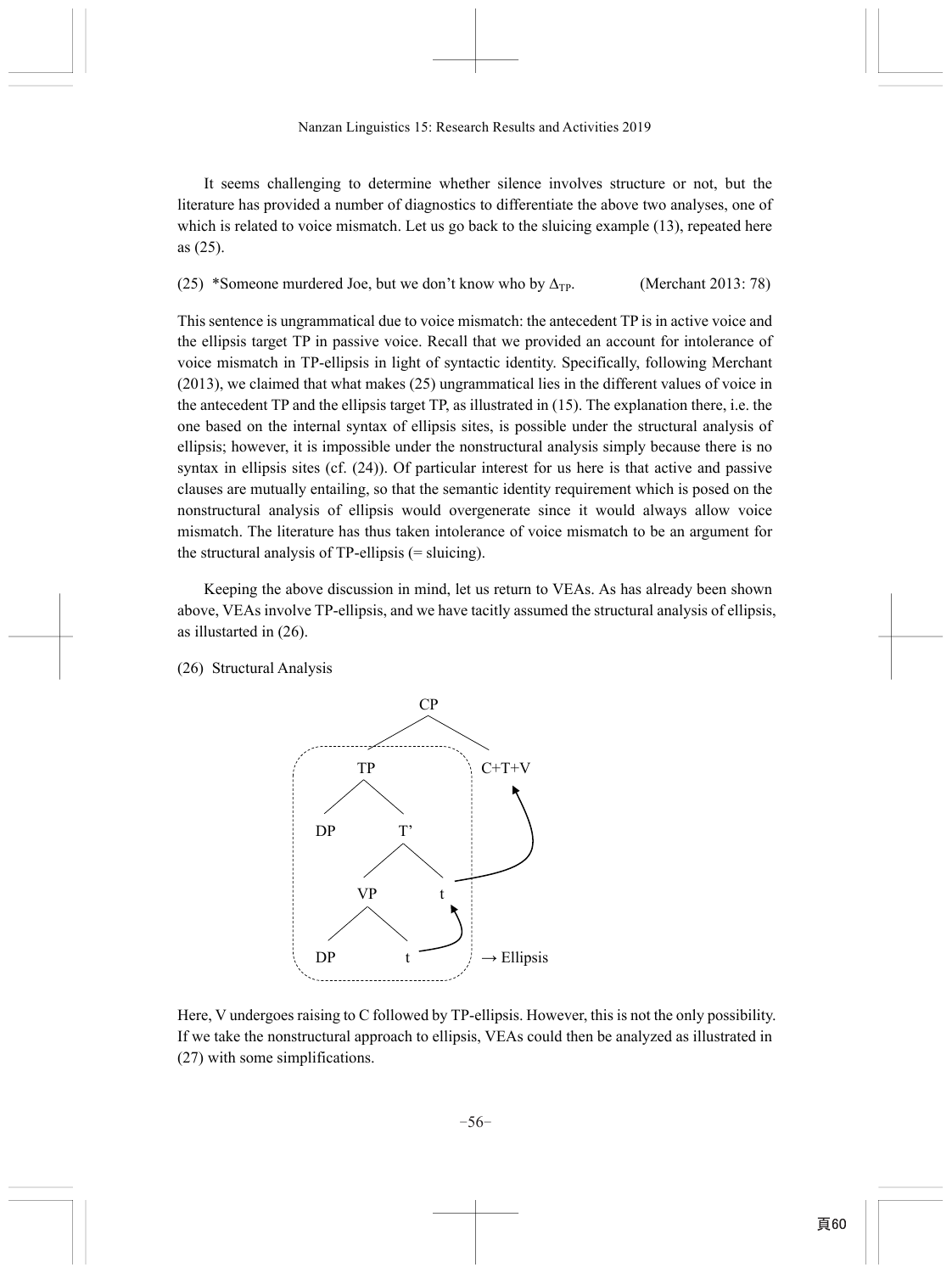(27) Nonstructural Analysis

$$
\begin{array}{c}\nCP \\
\downarrow \\
C+T+V\n\end{array}
$$

Under this analysis, we just have a stranded V (and its associates) and nothing else. This means that there is no syntactic head movement of V to C. If this analysis is correct, we end up with losing the evidence for the availability of overt syntactic head movement in Mongolian. However, as shown in (21), VEAs in Mongolian disallow voice mismatch in the same way as TP-ellipsis in English. If intolerance of voice mismatch indicates the presence of syntax in ellipsis sites, as is standardly assumed in the literature, the ungrammaticality of  $(21A<sup>2</sup>)$  not only shows that VEAs involve (TP-size-) ellipsis but also provides us with evidence that there is syntax in ellipsis sites of VEAs, which in turn indicates that overt syntactic head movement is operative in Mongolian grammar.

## 3. Another Argument for Syntactic Head Movement: Coordination

The current analysis of VEAs in Mongolian where V undergoes raising to C as illustrated in  $(26)$  makes one immediate prediction: the TP out of which V has undergone raising constitutes a constituent. In this section, we argue that this prediction is in fact borne out on the basis of the data with respect to coordination.

Before we discuss Mongolian data, let us introduce Koizumi's (2000) discussion on Japanese coordination and its relation to the presence of overt V-raising to C. Consider the following data.

 $(28)$  a. Mary-ga [John-ni] ringo-o  $2-tu$  to [Bob-ni] John-DAT apple-ACC 2-CL and Bob-DAT Mary-NOM banana-o  $3-bon$ ]] age-ta. banana-ACC 3-CL give-PST 'Mary gave 2 apples to John, and 3 bananas to Bob.' (Koizumi 2000: 228) b. Mary-ga [[suupaa-de] piza-o  $2$ -mai] to [sakaya-de] supermarket-at pizza-ACC 2-CL Mary-NOM and liquor.store-at  $wain-<sub>o</sub>$  $3-bon$ ]] kat-ta.. wine-ACC 3-CL buy-PST 'Mary bought 2 pizzas at a supermarket, and 3 bottles of wine at a liquor store.' (Koizumi 2000: 229)

In (28a), what is coordinated is a chunk including a dative DP and an accusative DP with its numeral classifier. Given the standard assumption that what can be coordinated is a constituent,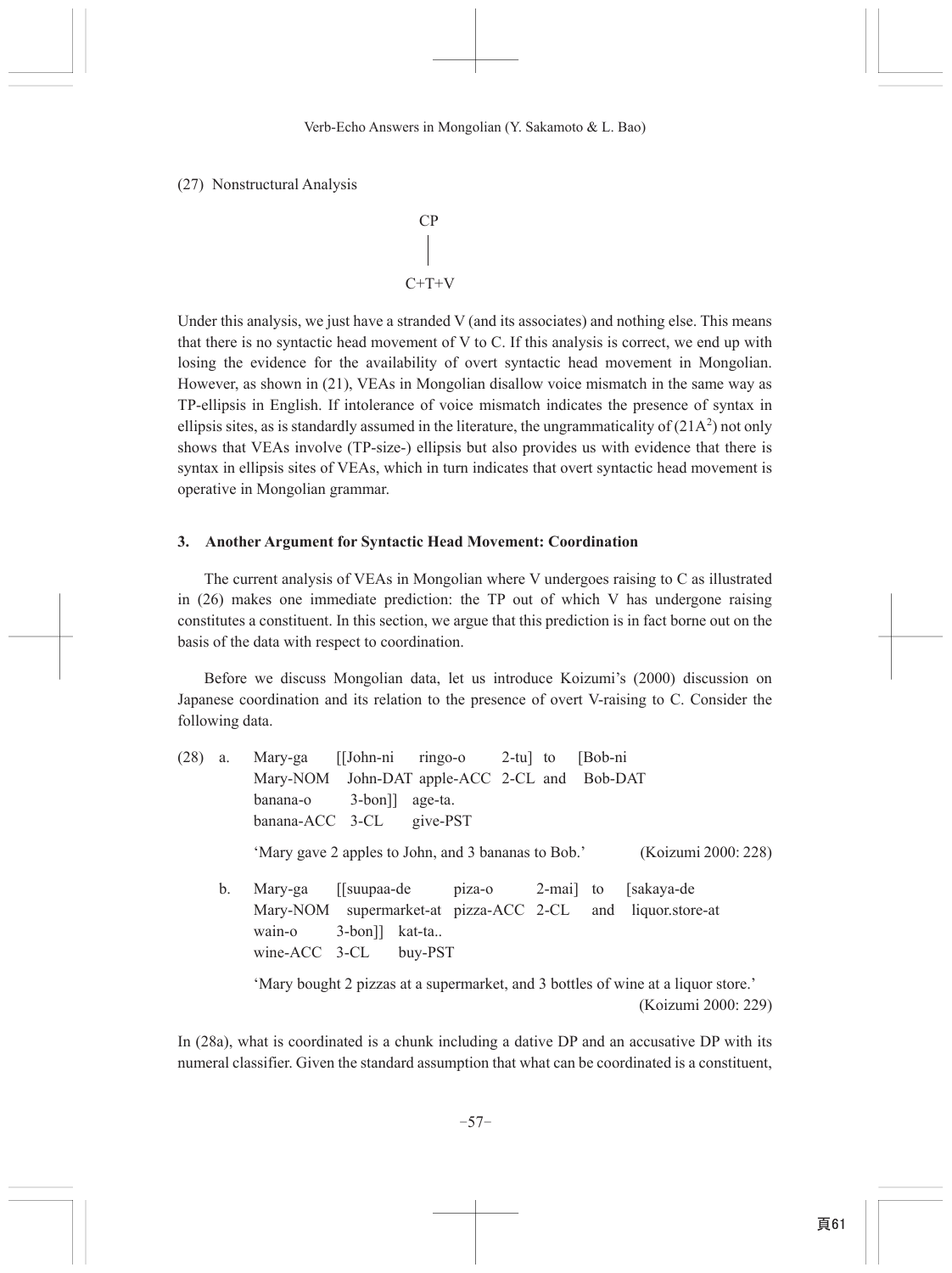the grammaticality of (28a) indicates that the chunk in question, which appears to be a nonconstituent, must be a constituent. Koizumi then argues that (28a) is derived via overt V-raising to T (or  $v$ ) in the across-the-board manner, as illustrated in (29).

(29) [CP [TP Mary [[VP to John apple 2 tv] and [VP to Bob banana 3 tv]] 
$$
T+V_{\text{gave}}
$$
] C]

Here, the V age-'give' has been extracted out of each conjunct, undergoing across-the-board raising to the higher head T. (28b) makes the same point: a chunk which contains a locational PP and an accusative DP with its numeral classifier is coordinated with another chunk of the same type, and this means that the chunks in question are constituents. Under Koizumi's analysis,  $(28b)$  is derived in the same way as  $(29)$ . He then claims that coordination involved in (28a) and (28b) provides supporting evidence for the existence of overt V-raising to  $T$  (or v) in Japanese.

Koizumi further mentions that V can raise not only to T but also to C on the basis of the following examples.

| (30) | a. |                                  |                        | [[Mary-ga ringo-o 2-tu] to [Nancy-ga banana-o                       |                     |
|------|----|----------------------------------|------------------------|---------------------------------------------------------------------|---------------------|
|      |    |                                  |                        | Mary-NOM apple-ACC 2-CL and Nancy-NOM banana-ACC                    |                     |
|      |    | 3-bon]] tabe-ta.                 |                        |                                                                     |                     |
|      |    | 3-CL eat-PST                     |                        |                                                                     |                     |
|      |    |                                  |                        | (Lit.) '[Mary 2 apples] and [Nancy 3 bananas] ate.'                 | (Koizumi 2000: 230) |
|      | b. | [[Mary-ga John-ni                |                        | ringo-o 2-tu to [Nancy-ga                                           |                     |
|      |    |                                  |                        | Mary-NOM John-DAT apple-ACC 2-CL and Nancy-NOM                      |                     |
|      |    | Bob-ni                           | banana-o 3-bon age-ta. |                                                                     |                     |
|      |    | Bob-DAT banana-ACC 3-CL give-PST |                        |                                                                     |                     |
|      |    |                                  |                        | (Lit.) '[Mary 2 apples to John] and [Nancy 3 bananas to Bob] gave.' |                     |
|      |    |                                  |                        |                                                                     | (Koizumi 2000: 230) |

In (30a), a chunk where a nominative DP, i.e. a subject, and an accusative DP with its numeral classifier is coordinated with a chunk of the same type; in (30b), what is coordinated is a chunk including a nominative DP, i.e. a subject, a dative DP, and an accusative DP with its numeral classifier. What is crucially different between the cases in  $(28)$  and the ones in  $(30)$  is the presence/absence of a subject within a conjunct. Given the standard assumption that subjects are located in Spec TP, Koizumi analyzes the data in (30) as involving overt V-raising to C in the across-the-board manner. More specifically, (30a) is analyzed as follows.

Here, V overtly raises to T in each conjunct, and then undergoes across-the-board raising to C.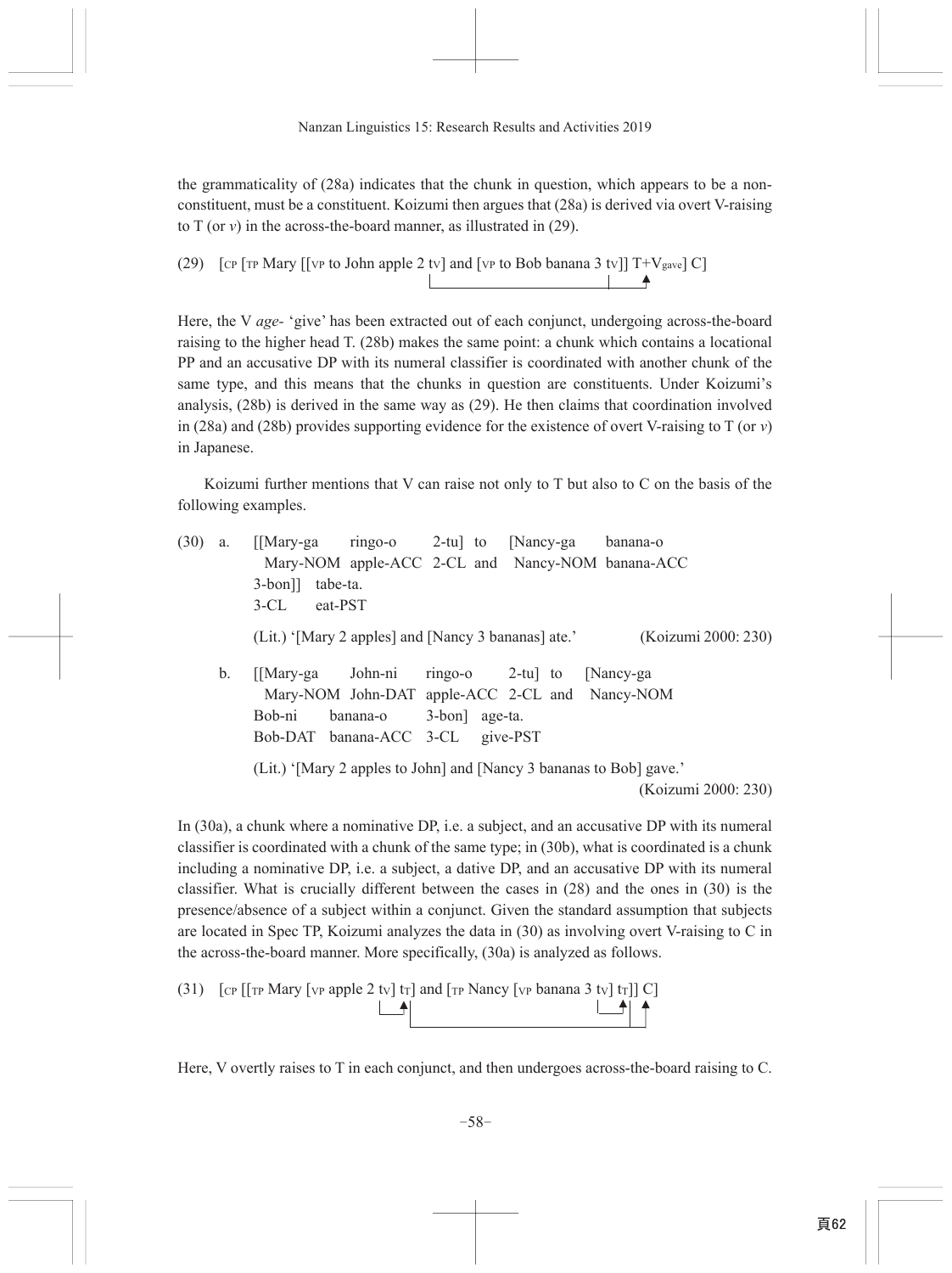Thus, if Koizumi's analysis is on the right track, the grammaticality of (30a) and (30b) indicates that V can overtly raise not only up to T but also up to C in Japanese.<sup>7</sup>

Given the above discussion, let us turn to whether coordination in Mongolian provides us with supporting evidence for the existence of overt V-raising. Consider the following examples.

- (32) a. Batu-Ø [[Baɣatur-du nom-Ø 2-debter] bolun [Ulaɣan-du Batu-NOM Bagatur-DAT book-ACC 2-CL and Ulagan-DAT šikir- 3-keseg]] üg-čei. candy-ACC 3-CL give-PST.CON 'Batu gave 2 books to Bagatur, and 3 candies to Ulagan.'
	- b. Batu-Ø [[nom-un delgegür-eče sedkül-Ø 2-debter] bolun Batu-NOM book-GEN store-from magazine-ACC 2-CL and [delgegür-eče šikir-ø 3-keseg]] qudaldun ab-čai. supermarket-from candy-ACC 3-CL buy take-PST.CON

'Batu bought 2 magazines at a book store, and three candies at a supermarket.'

(33) a. [[Batu-Ø nom-Ø 2-debter] bolun [Ulaɣan-Ø šikir-ø Batu-NOM book-ACC 2-CL and Ulagan-NOM candy-ACC 3-keseg]] qudaldun abu-čai. 3-CL buy take-PST.CON

(Lit.) '[Batu two books] and [Ulagan 3 candies] bought.'

 b. [[Batu-Ø Baɣatur-du nom-ø 2-debter] bolun [Ulaɣan-Ø Bat-NOM Bagatur-DAT book-ACC 2-CL and Ulagan-NOM Gerel-du šikir-Ø 3-keseg] üg-čei Gerel-DAT candy-ACC 3-CL give-PST.CON

(Lit.) '[Batu two books to Bagatur] and [Ulagan 3 candies to Gerel] gave.'

The examples in (32) correspond to (28), and the ones in (33) to (30). That the examples in (32) and (33) are all grammatical indicates that V in Mongolian can raise not only to T but also to C in the same way as V in Japanese (cf.  $(29)$  and  $(31)$ ). That V can overtly raise to C is a prerequisite for the structural analysis of VEAs (cf. (26)), thus the grammaticality of (32) and (33) providing us with an indirect argument for such an analysis.

 $<sup>7</sup>$  Two notes are in order here. First, as he himself notes, Koizumi mentions that if subjects can stay in</sup> *v*P in Japanese (cf. Kuroda 1988), the examples in (30) then show that V can raise to a position higher than *v*P in Japanese. Second, overt V-raising is not the only possibility for the coordination cases in (28) and (30) (cf. Takano 2002, Fukui and Sakai 2003, Kobayashi to appear). Thus, the main goal of the following discussion regarding Mongolian coordination would be rather humble: we argue that the Mongolian data with respect to coordination are compatible with Koizumi's V-raising analysis of nonconstituent coordination.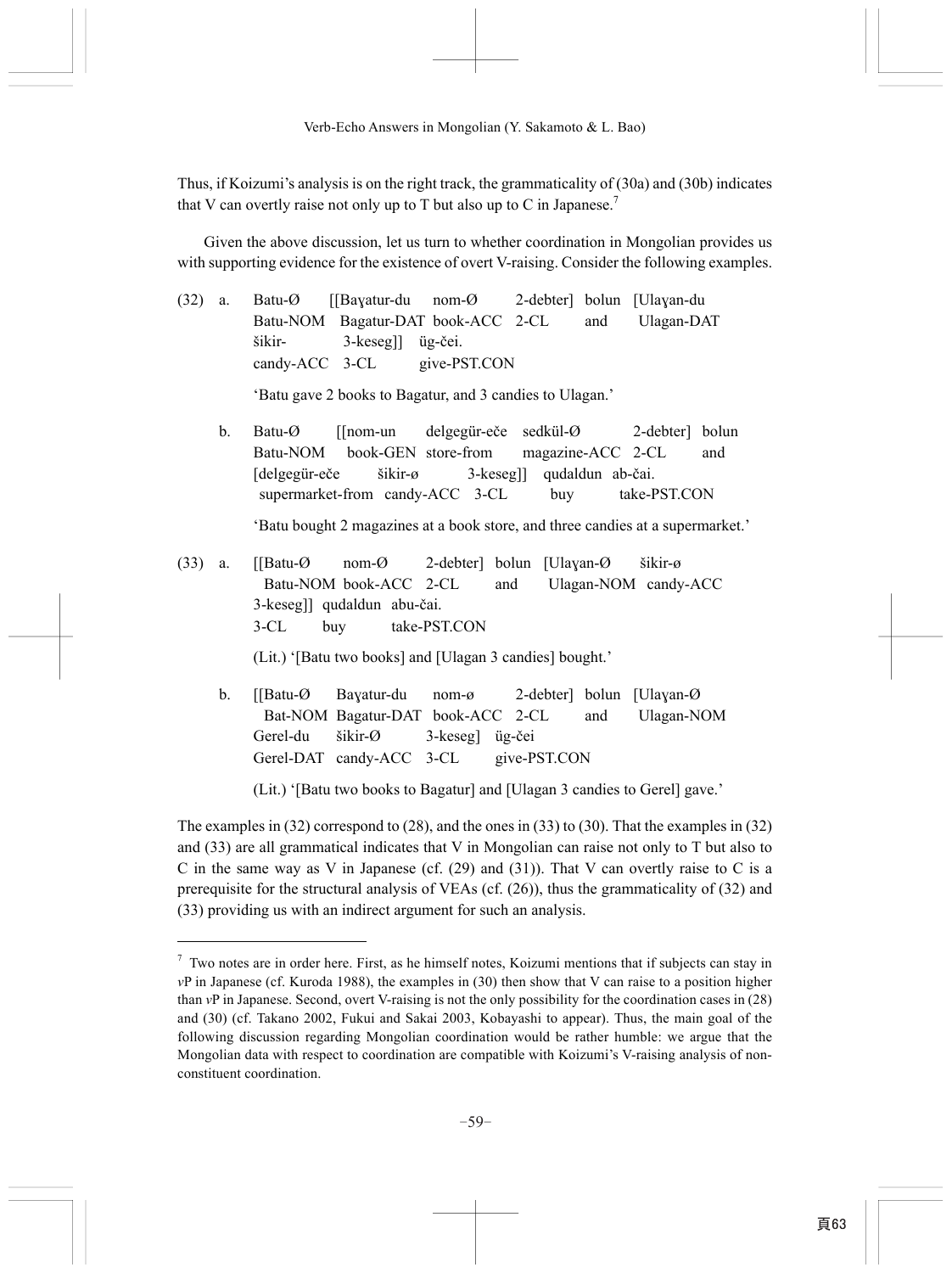# **4. Conclusion**

In this paper, we investigated the syntactic properties of VEAs in Mongolian. First, we showed that in VEAs the null adjunct reading which the *pro*-drop analysis cannot account for is available and voice mismatch is disallowed. We then mentioned that both properties can be accounted for if VEAs involve TP-size ellipsis, neither *pro*-drop nor VP-size ellipsis. Further, we argued that intolerance of voice mismatch leads us to conclude that ellipsis sites of VEAs involve syntax, providing us with supporting evidence for the structural analysis of ellipsis. Then, building on Koizumi (2000), we demonstrated that what appears to be a non-constituent in Mongolian can be a conjunct, being coordinated with another chunk of the same type, and claimed that this can be used to argue for overt V-raising to T and C in Mongolian, which indirectly supports the structural analysis of VEAs.

# **Appendix: Embedded VEA in Mongolian**

In the above discussion, we have focused on VEAs that appear in a matrix clause as in  $(34A<sup>1</sup>)$ , but VEAs can also appear in an embedded clause, as shown in  $(34A<sup>2</sup>)$ .

|  | (34) Q: Batu-bol Bayatur-i    | sigümjile-gsen                         | uu?              |
|--|-------------------------------|----------------------------------------|------------------|
|  |                               | Batu-TOP Bagatur-ACC criticize-PST.ADN | $\left( \right)$ |
|  | 'Did Batu criticize Bagatur?' |                                        |                  |

- A<sup>1</sup>: Sigümjile-jai. criticize-PST.CON
	- (Lit.) 'Criticized.'
- $A^2$ :  $[$ c<sub>P</sub> Sigümjile-gsen gejü] bodu-na. criticize-PST.ADN C think-NPST.CON
	- (Lit.) 'I think that criticized.'

In  $(34A<sup>2</sup>)$ , only the V *sigümjile* 'criticize' is stranded in an embedded clause, but the sentence can mean that the speaker thinks that Batu criticized Bagatur. In this appendix, we discuss embedded VEAs in Mongolian, showing that it exhibits the same properties that matrix VEAs in Mongolian do.

First, let us consider whether the null adjunct reading is available in embedded VEAs. Consider the following examples.

(35) Q: Batu-bol ariqi-yi qurdun-iyar uuɣu-ɣsan uu? Batu-TOP alcohol-ACC quickly drink-PST.ADN Q 'Did Batu drink alcohol quickly?'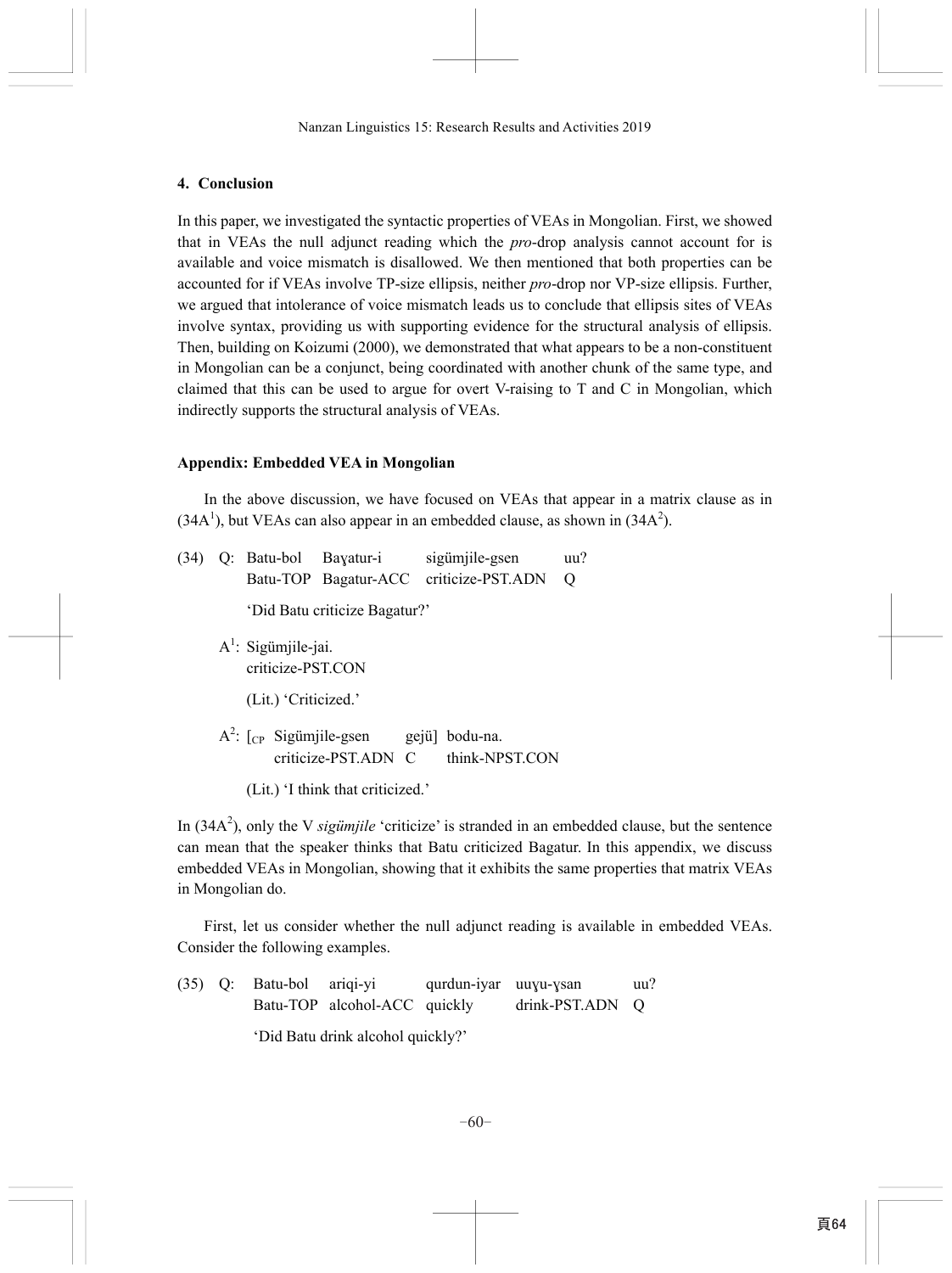|  | A: $\int_{CP}$ Uuyu-ysan |  | ügei gejü] bodu-na.                |
|--|--------------------------|--|------------------------------------|
|  |                          |  | drink-PST.ADN NEG C think-NPST.CON |

(Lit.) 'I think not drank.'

With (35Q) as its antecedent, (35A) can mean that the speaker thinks that Batu did not drink alcohol quickly. The availability of the null adjunct reading strongly suggests that embedded VEAs as well as matrix VEAs involve ellipsis rather than *pro*-drop in Mongolian (see the discussion in section 2.1).

Next, let us turn to voice mismatch. Recall that intolerance of voice mismatch in Mongolian matrix VEAs was taken to indicate TP ellipsis (see the discussion in section 2.2). Keeping this in mind, consider the following examples.

(36) Q: Čin-u yeke surɣaɣuli-bol yamar nige kelen-ü erdemten-i you-GEN university-TOP someone linguist-ACC kölüsle-gsen uu? hire-PST.ADN O 'Did your university hire any linguist?'  $A^1$ : Teimü. [cp Kölüsle-gsen gejü] bodu-na. yes hire-PST.ADN C think-NPST.CON (Lit.) 'Yes. I think that hired.' A<sup>2</sup>: \*Teimü. [cp Kölüsle-gde-gsen gejü] bodu-na. yes hire-PASS-PST.ADN C think-NPST.CON (Lit.) 'Yes. I think that was hired.'

The antecedent sentence (36Q) involves active voice, and with (36Q) as its antecedent, (36A<sup>1</sup>), which involves the active embedded VEA, is grammatical, while  $(36A<sup>2</sup>)$ , which involves the passive embedded VEA, is ungrammatical. The ungrammaticality of  $(36A<sup>2</sup>)$  then indicates that embedded VEAs as well as matrix VEAs should be analyzed as involving TP-size ellipsis, neither VP-size ellipsis nor *pro*-drop. Furthermore, as discussed in section 2.2.2, that voice mismatch is disallowed can also be considered as an argument for the presence of silent structure in ellipsis sites of embedded VEAs.

As a final note, building on Koizumi's (2000) observation in Japanese, we provide the following data regarding coordination, suggesting that overt V-raising, which is a prerequisite for the V-raising + ellipsis analysis of VEAs, is operative not only in a matrix clause but also in an embedded clause in Mongolian.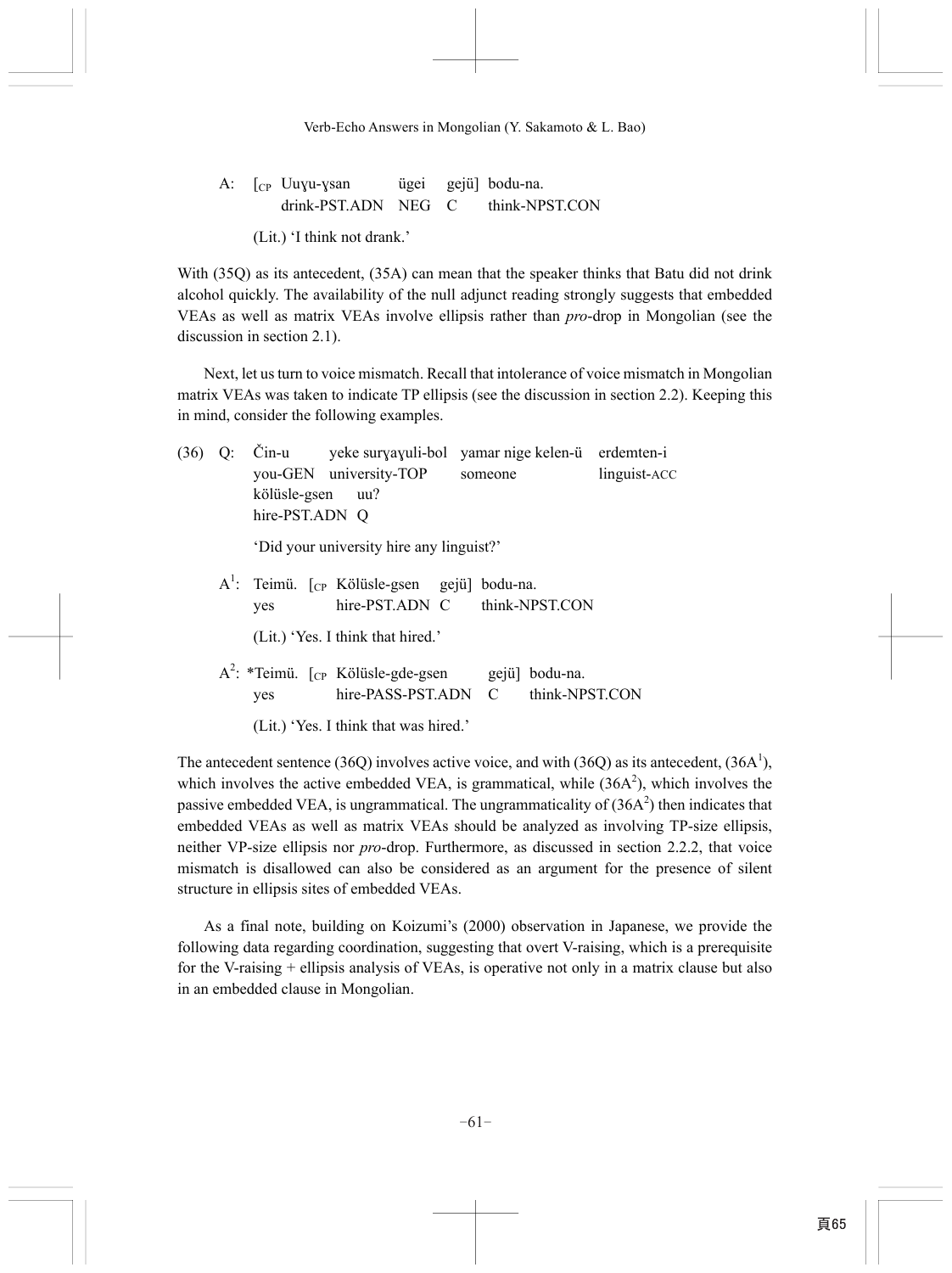- Batu-bol [CP Bayatur-Ø [[Ulayan-du  $nom-*Ø*$ 2-debter] bolun  $(37)$  a. Batu-TOP Bagatur-NOM Ulagan-DAT book-ACC 2-CL and [Gerel-du  $\check{\text{s}}\text{ikir-}\varnothing$ 3-keseg]] ügkü-gsen gejü] boduju baina. give-PST.ADN C Gerel-DAT candy-ACC 3-CL think **COP.NPST** 'Batu thinks that Bagatur gave [[2 books to Ulagan] and [3 candies to Gerel]].'
	- 2-debter] bolun [Ulayan-Ø  $\mathbf{b}$ . Batu-bol [CP [[Bayatur-Ø  $nom-*Ø*$ Batu-TOP Bagatur-NOM book-ACC 2-CL and Ulagan-NOM  $\check{\text{s}}\text{ikir-}\varnothing$ 3-keseg]] qudaldun abu-ysan boduju baina. gejü] take-PST.ADN C **COP.NPST** candy-ACC 3-CL buy think

(Lit.) 'Batu thinks that [[Bagatur two books] and [Ulagan 3 candies]] bought.'

In  $(37a)$ , a chunk in which a dative DP and an accusative DP with its numeral classifier exist is coordinated with a chunk of the same type within an embedded clause, meaning that the embedded chunks in question are constituents. Under the overt V-raising analysis, the embedded clause in (37a) is analyzed as follows.

(38) ... [CP [TP Bagatur [[VP to Ulagan book 2 tv] and [VP to Gerel candy 3 tv]] 
$$
T+V_{\text{gave}}
$$
] C] ...

Here, the V *ügkü-gsen* 'gave' undergoes raising to T from each conjunct in the across-the-board manner, making the chunks in question a constituent. In  $(37b)$ , a chunk including a nominative DP, i.e. a subject, and an accusative DP with its numeral classifier is coordinated with a chunk of the same type within an embedded clause. Under Koizumi's analysis, the embedded clause in  $(37b)$  receives the analysis illustrated in  $(39)$ .

Here, the V *qudaldun abu-ysan* 'bought' has undergone raising to  $T$  in each conjunct and then further raised to C out of the conjuncts in the across-the-board manner. If the analysis illustrated in  $(39)$  is on the right track, the grammaticality of  $(37b)$  can be considered as a supporting evidence for the existence of overt V-raising to C in Mongolian, which in turn provides us with a base for the structural analysis of Mongolian embedded VEAs.

As far as the above data are considered, embedded VEAs in Mongolian exhibit exactly the same properties as matrix VEAs in that they can yield the null adjunct reading and they do not tolerate voice mismatch. Therefore, it seems safe for us to conclude that both embedded VEAs and matrix VEAs can be fallen under the same analysis: they are derived via overt V-raising to C followed by TP-ellipsis.